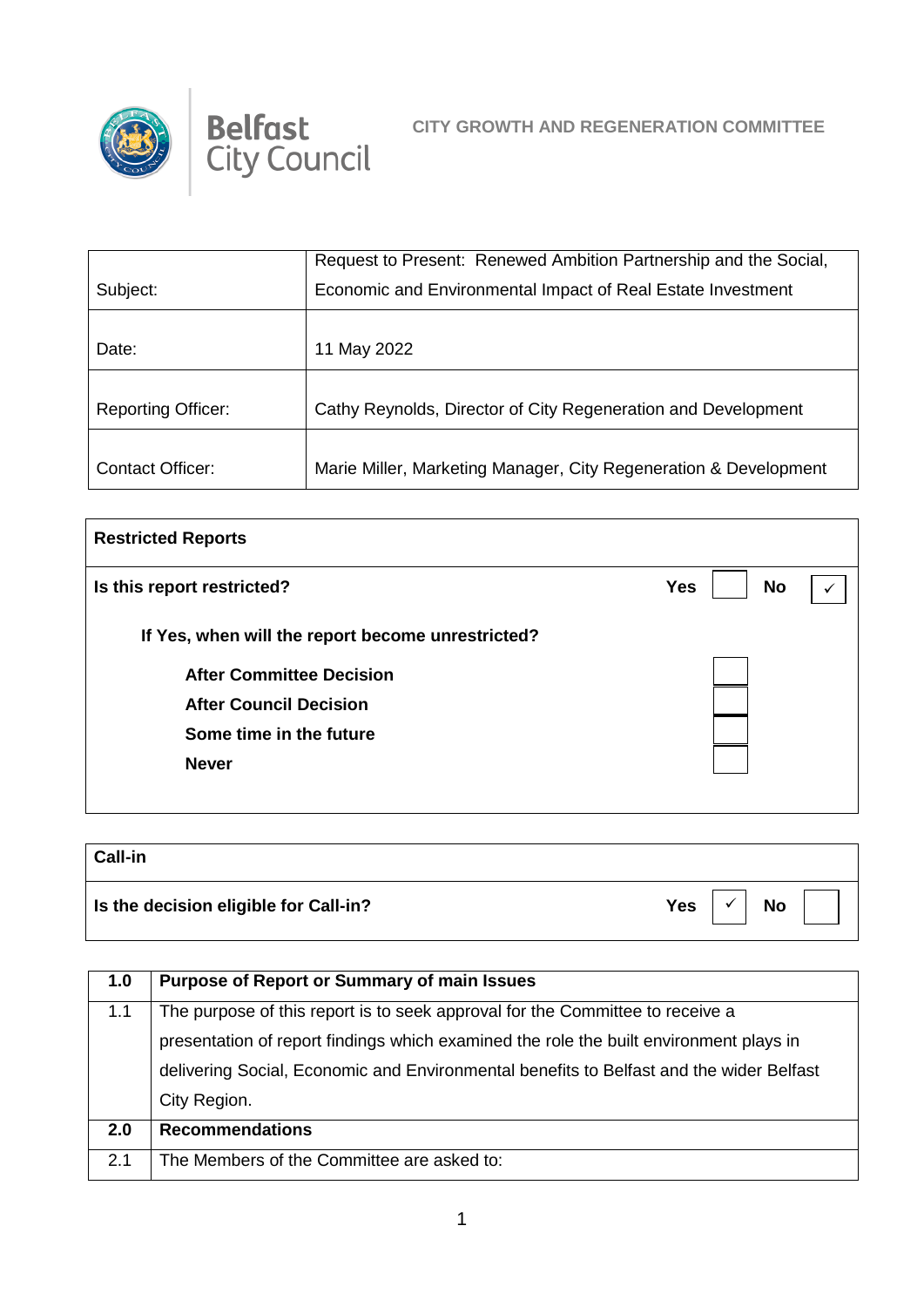|     | Agree to receive a presentation from representatives of the Renewed Ambition                                                                                                                                                                                                                                                                                                                                                                                                                             |
|-----|----------------------------------------------------------------------------------------------------------------------------------------------------------------------------------------------------------------------------------------------------------------------------------------------------------------------------------------------------------------------------------------------------------------------------------------------------------------------------------------------------------|
|     | Partnership Task Force, and their commissioned consultants in relation to a report                                                                                                                                                                                                                                                                                                                                                                                                                       |
|     | which examines the role the built environment plays in delivering Social, Economic                                                                                                                                                                                                                                                                                                                                                                                                                       |
|     | and Environmental benefits to Belfast and the wider Belfast City Region. It is                                                                                                                                                                                                                                                                                                                                                                                                                           |
|     | proposed that this presentation is made at the June meeting of the City Growth and                                                                                                                                                                                                                                                                                                                                                                                                                       |
|     | Regeneration Committee.                                                                                                                                                                                                                                                                                                                                                                                                                                                                                  |
| 3.0 | <b>Main report</b>                                                                                                                                                                                                                                                                                                                                                                                                                                                                                       |
| 3.1 | Members are reminded that the Renewed Ambition Partnership - a joint public-private                                                                                                                                                                                                                                                                                                                                                                                                                      |
|     | initiative which is supported by public, private and key anchor institution partners including                                                                                                                                                                                                                                                                                                                                                                                                           |
|     | BCC and other BRCD partner Councils, commissioned research which sought to examine                                                                                                                                                                                                                                                                                                                                                                                                                       |
|     | the role the built environment plays in delivering Social, Economic and Environmental                                                                                                                                                                                                                                                                                                                                                                                                                    |
|     | benefits to Belfast and the wider Belfast City Region.                                                                                                                                                                                                                                                                                                                                                                                                                                                   |
|     |                                                                                                                                                                                                                                                                                                                                                                                                                                                                                                          |
| 3.2 | The Renewed Ambition partnership commissioned this research to identify and                                                                                                                                                                                                                                                                                                                                                                                                                              |
|     | demonstrate the positive social, economic and environmental impact that real estate and                                                                                                                                                                                                                                                                                                                                                                                                                  |
|     | built environment projects can deliver when done well and, provide recommendations to                                                                                                                                                                                                                                                                                                                                                                                                                    |
|     | help deliver wider benefits from future real estate development in the Belfast region, based                                                                                                                                                                                                                                                                                                                                                                                                             |
|     | on vocal international best practice.                                                                                                                                                                                                                                                                                                                                                                                                                                                                    |
|     |                                                                                                                                                                                                                                                                                                                                                                                                                                                                                                          |
| 3.3 | Specifically, this research has three objectives:                                                                                                                                                                                                                                                                                                                                                                                                                                                        |
|     | 1. Look back at what social, environmental and economic benefits have been                                                                                                                                                                                                                                                                                                                                                                                                                               |
|     | achieved through real estate investment in the Belfast city region over the past five                                                                                                                                                                                                                                                                                                                                                                                                                    |
|     | years.                                                                                                                                                                                                                                                                                                                                                                                                                                                                                                   |
|     | 2. Look locally and further afield to what best practice looks like including local and                                                                                                                                                                                                                                                                                                                                                                                                                  |
|     | international case studies and a review of sustainable development frameworks and                                                                                                                                                                                                                                                                                                                                                                                                                        |
|     | certification schemes.                                                                                                                                                                                                                                                                                                                                                                                                                                                                                   |
|     | Look to the future and provide recommendations to further improve the social,<br>3.                                                                                                                                                                                                                                                                                                                                                                                                                      |
|     | environmental and economic outcomes from future real estate investment                                                                                                                                                                                                                                                                                                                                                                                                                                   |
|     | in the Belfast city region.                                                                                                                                                                                                                                                                                                                                                                                                                                                                              |
|     |                                                                                                                                                                                                                                                                                                                                                                                                                                                                                                          |
|     |                                                                                                                                                                                                                                                                                                                                                                                                                                                                                                          |
|     |                                                                                                                                                                                                                                                                                                                                                                                                                                                                                                          |
|     |                                                                                                                                                                                                                                                                                                                                                                                                                                                                                                          |
|     |                                                                                                                                                                                                                                                                                                                                                                                                                                                                                                          |
|     |                                                                                                                                                                                                                                                                                                                                                                                                                                                                                                          |
|     |                                                                                                                                                                                                                                                                                                                                                                                                                                                                                                          |
| 3.4 | Members will recall that they were invited to participate in a workshop in August 2021 to<br>seek their input into this work and consider priority areas and the role that Council and its<br>partners can play to maximise the positive impact of real estate investment and built<br>environment projects.<br>This research recognises the important role that city region partners, including the real<br>estate and construction industry in the Belfast region, and councils in the Belfast region, |